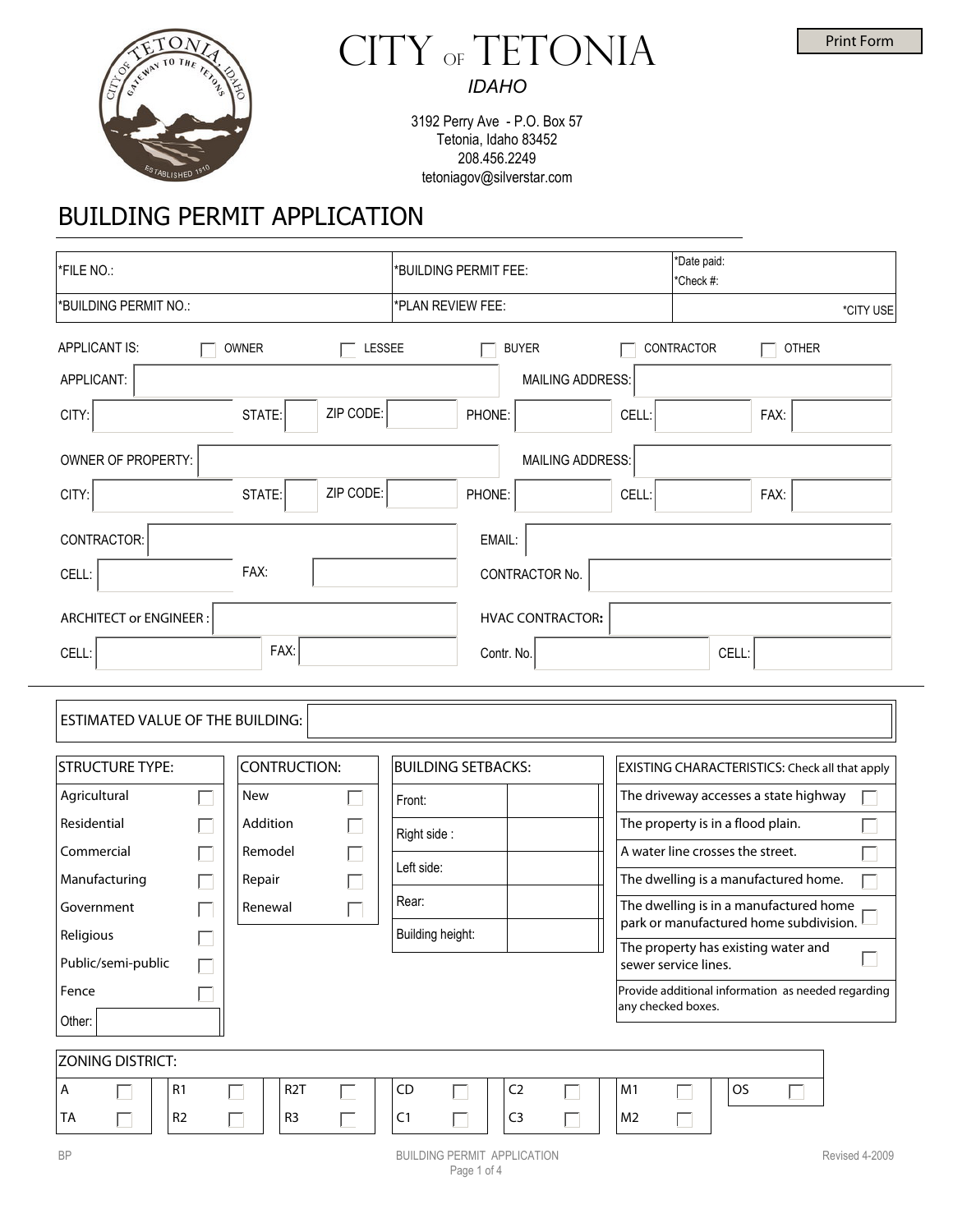|                                                       | SUBDIVISION:   |
|-------------------------------------------------------|----------------|
| LOT SIZE:                                             | LOT AND BLOCK: |
| BUILDING ADDRESS (City to assign if new contruction): |                |

# LOCATION OF BUILDING:

| RESIDENTIAL / AGRICULTURAL SQ. FOOTAGE |  |  |  |  |  |
|----------------------------------------|--|--|--|--|--|
| Dwelling (All floors above grade):     |  |  |  |  |  |
| Additions w/ plumbing:                 |  |  |  |  |  |
| Additions w/out plumbing:              |  |  |  |  |  |
| Basement unfinished:                   |  |  |  |  |  |
| Basement finished:                     |  |  |  |  |  |
| Garage, barns w/ foundation:           |  |  |  |  |  |
| Carport, covered deck:                 |  |  |  |  |  |
| Shed, pole barn over 120 sq.ft:        |  |  |  |  |  |

| MULTI, COMM, MANU, PUBLIC SQ. FOOTAGE |  |  |  |  |  |
|---------------------------------------|--|--|--|--|--|
| 1st floor:                            |  |  |  |  |  |
| 2nd floor or loft:                    |  |  |  |  |  |
| 3rd floor or loft:                    |  |  |  |  |  |
| Total square footage:                 |  |  |  |  |  |
| Additions w/ plumbing                 |  |  |  |  |  |
| Additions w/out plumbing              |  |  |  |  |  |

| <b>HEAT SOURCE:</b> |  |
|---------------------|--|
| Gas                 |  |
| Flectric            |  |
| Wood                |  |
| Coal                |  |
| Oil                 |  |

| MATERIALS USED: Check all that apply |  |                |  |                 |  |                 |  |          |                 |  |
|--------------------------------------|--|----------------|--|-----------------|--|-----------------|--|----------|-----------------|--|
| Footings:                            |  | Foundation:    |  | Exterior walls: |  | Interior walls: |  | Ceiling: | Roof:           |  |
| Concrete                             |  | Concrete       |  | Concrete        |  | Concrete        |  | Wood     | Build up        |  |
| Masonry                              |  | Masonry        |  | Masonry         |  | Masonry         |  | Dry wall | Wood shingle    |  |
| Not required                         |  | Not required   |  | Wood            |  | Wood            |  | Tile     | Composition sh. |  |
|                                      |  |                |  | Veneer          |  | Drywall         |  | Acoustic | Tile            |  |
| lInsulation                          |  | <b>Floors</b>  |  | Metal           |  | Metal           |  | Open     | Metal           |  |
| Perimeter                            |  | Interior walls |  | Stucco          |  | Plaster         |  | Other    | Other           |  |
| Ceiling                              |  | Not required   |  | Other           |  | Other           |  |          |                 |  |

| Number of Fixtures:       |                 |                    |  |  |  |  |
|---------------------------|-----------------|--------------------|--|--|--|--|
| Bathroom sinks:           | Kitchen sinks:  | Industrial sinks:  |  |  |  |  |
| Bathtubs or bath/showers: | Bar sink:       | Floor drains:      |  |  |  |  |
| Showers:                  | Dish washers:   | Processing hose:   |  |  |  |  |
| Toilets:                  | Clothes washer: | Processing drains: |  |  |  |  |
| Bidets:                   | Laundry sinks:  | Other not listed:  |  |  |  |  |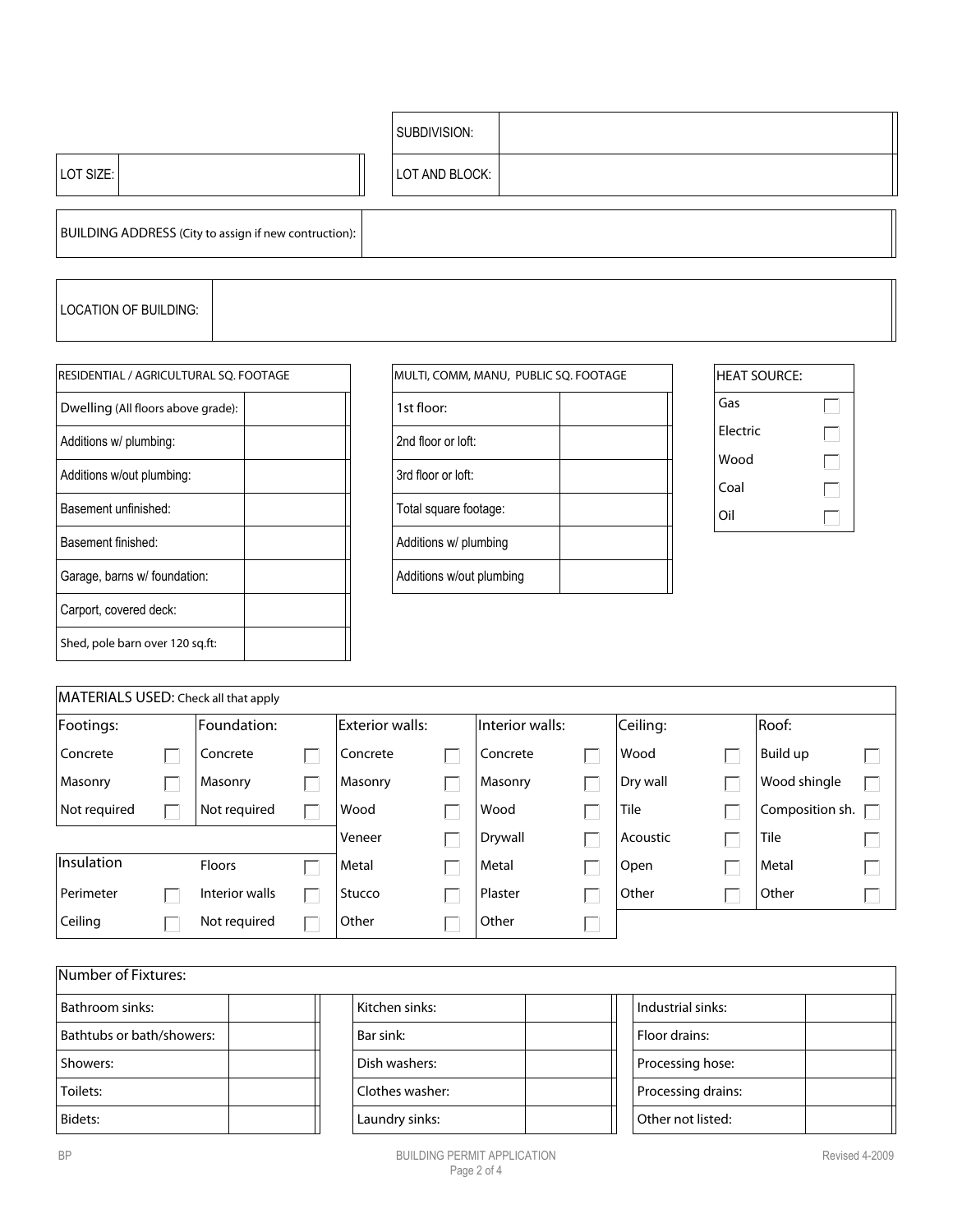## APPLICATION SUBMITTAL REQUIREMENTS

2. Copy of deed.

3. \_\_\_\_\_\_ If the signator on this application is not the owner of the property requesting a permit, then provide a notarized statement (affidavit of legal interest) from the owner stating the applicant is authorized to submit this application.

4. \_\_\_\_\_\_ One 8 ½ " x 11" vicinity map.

5. \_\_\_\_\_\_ SINGLE AND TWO-FAMILY RESIDENTIAL:

a. Two complete sets of building plans, including floor plans at a scale of 1/4" = 1 foot, front, back and side elevations at a scale of  $1/8$ " or  $1/4$ " = 1 foot and at least one detailed wall section.

- 1. Fully dimensioned footing and foundation plans.
- 2. Fully dimensioned 1st, 2nd, 3rd floor and loft floor plans.
- 3. All window and door sizes including skylights if applicable and window types.
- 4. Direction of floor and roof framing members.
- 5. Size of all load-bearing beams and posts.
- 6. Complete plumbing, electrial and mechanical (HVAC) plans.
- 7. Smoke detector locations, hard wired and one in each sleeping room, adjacent hallway and on each floor.
- 8. Carbon monoxide detectors are STRONGLY RECOMMENDED for structures heated by wood, wood pellets or oil in the same location as smoke detectors.

b. Two site plans showing property lines, north arrow, all buildings, setbacks, streets and sidewalks abutting the lot, driveways, trees not to be moved and proposed water and sewer hookup points at the main lines.

c. In some problematic cases a survey may be required.

#### 6. \_\_\_\_\_\_ MULTIFAMILY, COMMERCIAL, MANUFACTURING AND PUBLIC, SEMI-PUBLIC:

 a. Three complete sets of building plans prepared by a Idaho licensed architect or structural engineer including floor plans at a scale of 1/4" = 1 foot, front, back and side elevations at a scale of 1/8" or 1/4" = 1 foot and at least one detailed wall section.

- 1. Fully dimensioned footing and foundation plans.
- 2. Fully dimensioned 1st, 2nd, 3rd floor and loft floor plans.
- 3. All window and door sizes including skylights if applicable and window types.
- 4. Direction of floor and roof framing members.
- 5. Size of all load-bearing beams and posts.
- 6. Complete plumbing, electrial and mechanical (HVAC) plans.
- 7. Smoke detectors as required .
- 8. Engineering plans and specifiations as required.

b. Three site plans showing property lines, north arrow, all buildings, setbacks, streets, pedestrianways, ingress and egress, off-street parking, proposed water and sewer hookup points at the main lines.

- c. A survey is required.
- 7. \_\_\_\_\_\_ All drawings shall be drawn to scale on reproducible paper with a minimum dimension of 11" x 17".
- 8. \_\_\_\_\_\_ Allow five business days for plan review. Ten business days or more may be required for complex or unusual plans.

## INSPECTIONS

It is the responsibility of the applicant to contact the building or mechanical inspector 24 hours in advance for any and all required inspections. (Please see attached card for the City of Tetonia Building Inspector.) It is the responsibility of the applicant to arrange state electrical and plumbing inspections, and present proof of compliance prior to issuance of Certificate of Occupancy.

# PERMIT DURATION

A building permit may not exceed one year unless agreed to in a development agreement. Permits may be extended after the first year with payment of a \$100.00 fee per each year or partial year of extension. An expired building permit will require a new application and fees.